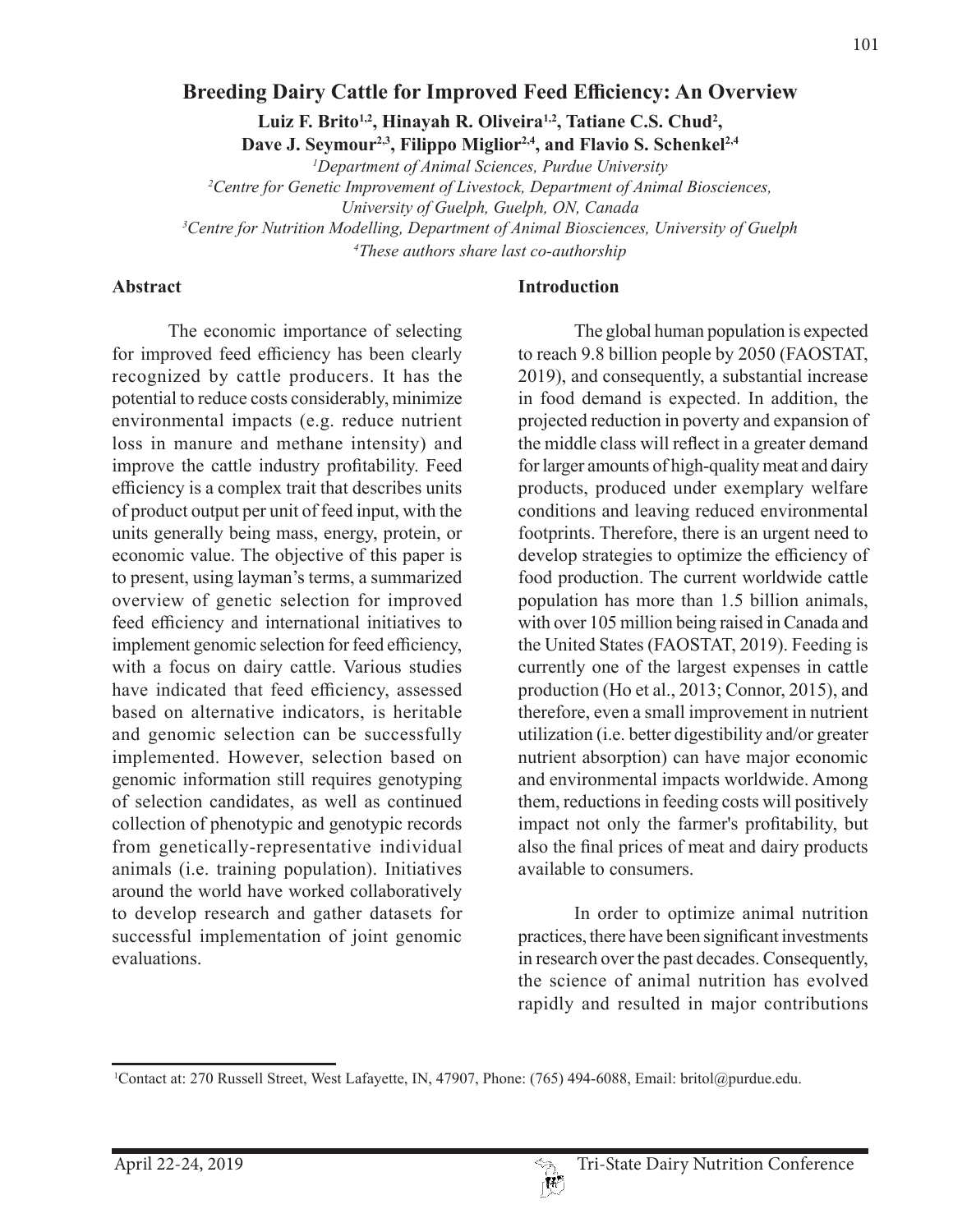to a better understanding of the nutritional physiology of cattle and its nutrient requirements, which has brought as outcome advances in diet formulation, supplementation, and techniques for food processing and storage (Eastridge, 2010; Coffey et al., 2016; Ondarza and Tricarico, 2017; Tedeschi et al., 2017). Despite the clear effectiveness of all these developments, the need for a more permanent and cumulative solution has been envisioned through genetic selection for a long time in various livestock species, including cattle (e.g., Stone et al., 1960; Koch et al., 1963; Freeman, 1967; Herd et al., 2003).

The economic importance of selecting for improved feed efficiency has been clearly recognized by cattle producers. Selecting animals for feed efficiency has the potential to reduce costs considerably, minimize environmental impacts (e.g. reduce nutrient loss in manure and methane intensity) and improve the cattle industry profitability (Richardson and Herd, 2004; Basarab et al., 2013). However, the inclusion of feed efficiency in selection indexes used in commercial breeding programs has been delayed for various reasons, among them: 1) the limited amount of phenotypic records for feed efficiency (and related variables) in commercial herds; 2) the differences in measurement protocols and data sources (e.g. different breeds, lactation stages, parity, diet, etc.); and 3) unclear definition of the breeding goal (based on indicator traits) (Berry and Crowley, 2013; Pryce et al., 2014; Connor, 2015; Hurley et al., 2016).

With the more recent advancements in genomic methods and technologies, selection for feed efficiency in cattle has become more feasible, as genomics can be used as a tool to transfer the knowledge generated in research farms to genetically-connected commercial populations (Connor, 2015). However, selection based on genomic information still requires genotyping of selection candidates, as well as continued

collection of phenotypic and genotypic records from genetically-representative individual animals (i.e., training population). The objective of this paper is to present, using layman's terms, a summarized overview of genetic selection for improved feed efficiency and international initiatives to implement genomic selection for feed efficiency, with a focus on dairy cattle.

# **Definitions of Feed Efficiency and Indicator Traits**

Dairy cattle breeding programs have been successful on improving traits of interest to the industry (as reviewed by Miglior et al., 2017). The first step to promote genetic progress in the right direction in any breeding program is to clearly define the breeding goals. In the case of feed efficiency, it has been broadly defined as animals that eat less with no compromise in performance or that produce more consuming the same amount of feed. In other words, feed efficiency describes units of product output per unit of feed input, with the units generally being mass, energy, protein, or economic value (Vandehaar et al., 2016). It is also of interest of cattle breeders to select animals that do not compromise other vital functions (e.g., reproduction, health, etc.) in order to achieve a greater feed efficiency.

Feed efficiency is a very complex trait, as feed intake and nutrient utilization are associated with various biological and physiological mechanisms that can be altered by the environment (e.g., diet composition, nutritional management practices) and other genetic effects (e.g., breed). For instance, variability in feed efficiency can arise due to variations in feed intake levels, digestion of feed (and the associated energy costs) and absorption of nutrients, metabolism (anabolism and catabolism associated with body composition), physiological stage, health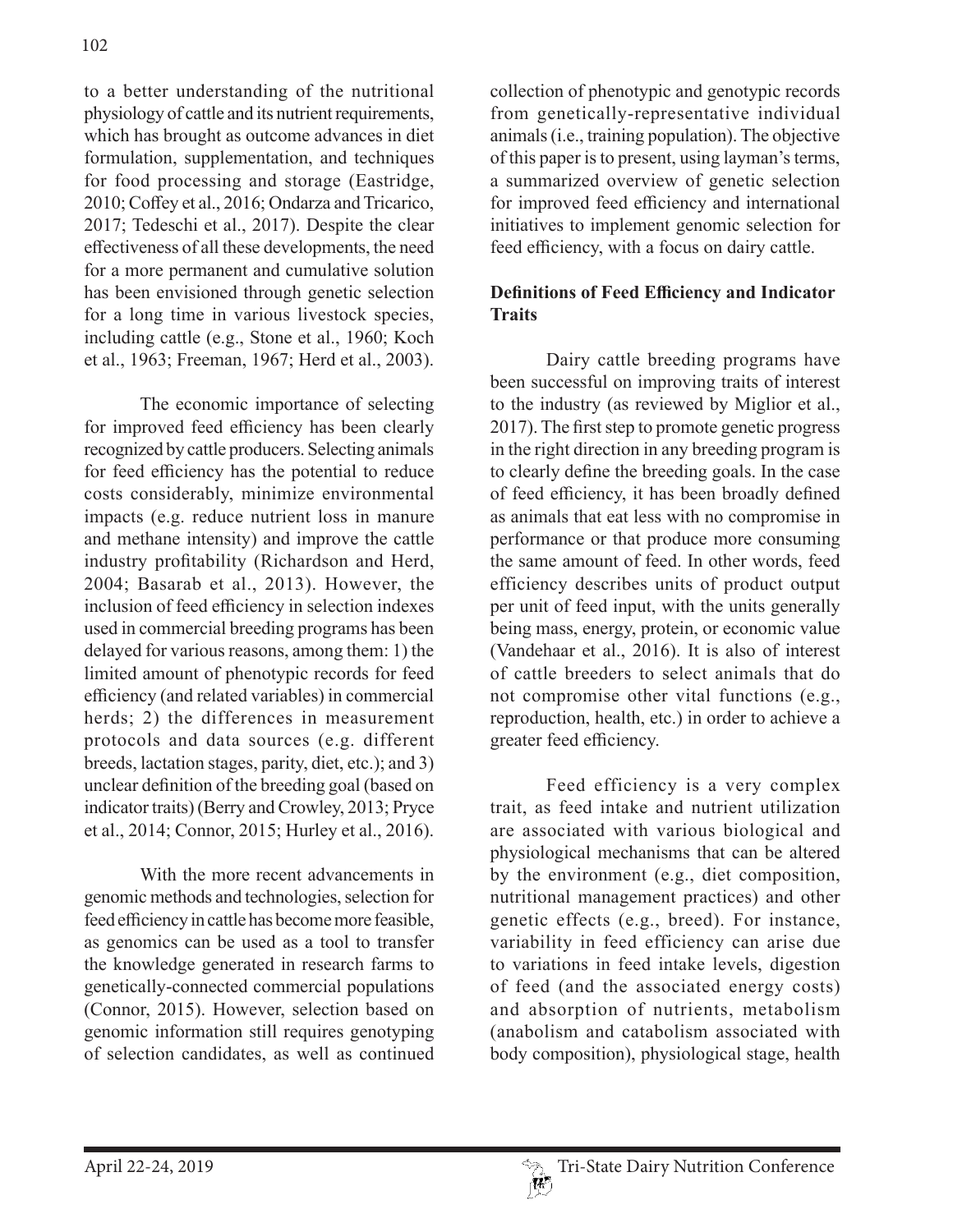status, rumen microbial metabolism, activity, and thermoregulation (Herd et al., 2004; Herd and Arthur, 2007; Patience et al., 2015; Li et al., 2016).

Over time, a large number of indicator traits have been proposed and utilized to assess feed efficiency (Koch et al., 1963; Berry and Crowley, 2013; Pryce et al., 2014; Connor, 2015; Hurley et al., 2016; Ondarza and Tricarico, 2017). In 1963, Koch et al. suggested the use of "residual feed intake (**RFI**)" as an indicator of feed efficiency. In brief, RFI measures, through a regression model, the difference (residual) between the observed feed intake and expected feed intake (based on feeding requirements assessed according to metabolic body weight (**BW**) and level or quantity of product outcome). Additional energy sinks, such as energy required for certain activities and reproduction, can also be included in the calculations (Berry and Crowley, 2013; Pryce et al., 2014). RFI has been widely used in beef cattle (Berry and Crowley, 2013); however, more recently, it has also started to be studied in dairy cattle (Waghorn et al., 2012). In the case of dairy cattle, RFI is calculated by regressing dry matter intake (**DMI**) on various energy sinks of the animal, including parameters representative of milk yield and composition, metabolic BW, changes in BW and/or body condition score, and lactation stage (Connor, 2015; Byskov et al., 2017).

As described in Pryce et al. (2015), the practicality and costs of collecting individual feed intake on a large number of animals motivated the implementation of selection for improved feed efficiency based on indirect traits, such as production levels, BW (or predicted BW) and/ or conformation traits. Some national breeding programs (e.g., Australia, New Zealand and USA) have incorporated this indirect measure of feed efficiency into their selection indexes (VanRaden et al., 2007; Veerkamp et al., 2013;

Pryce et al., 2014; Pryce et al., 2015). One of the limitations with this approach is that the true variation in feed efficiency remains uncaptured (Pryce et al., 2015). Gibson (1986) presented a correlation between RFI and predicted feed efficiency (derived from BW and production) of 0.84, indicating the relevance to actually measure feed intake (as discussed in Pryce et al., 2014).

In the 1990's, there was a great interest from the industry to include feed efficiency as part of the dairy breeding objectives, which motivated various organizations to collect individual feed intake records for research and genetic evaluations, as described in various studies, such as Van Arendonk et al. (1991) and Veerkamp et al. (1994). The majority of these pioneer studies investigating feed efficiency in dairy cattle focused on individual feed intake recorded in lactating cows. In this context, Veerkamp et al. (2014) suggested selecting for reduced DMI predicted using actual DMI records in addition to selected yield and type traits.

Another group of indicators of feed efficiency are based on nutrient usage, such as energy and nitrogen efficiency, unfolding nutrient partitioning between milk production and other nutrient uses (Ondarza and Tricarico, 2017). Energy conversion efficiency is calculated as milk energy output divided by metabolizable energy intake. Similar to feed efficiency based on DMI, it does not account for mobilization of body reserves. To account for body reserve changes, "residual energy intake" has also been proposed as actual metabolizable energy intake minus the predicted energy requirement of the cow based on production, BW, changes in BW and/or body condition score, and gestational energy needs (Mantysaari et al., 2012).

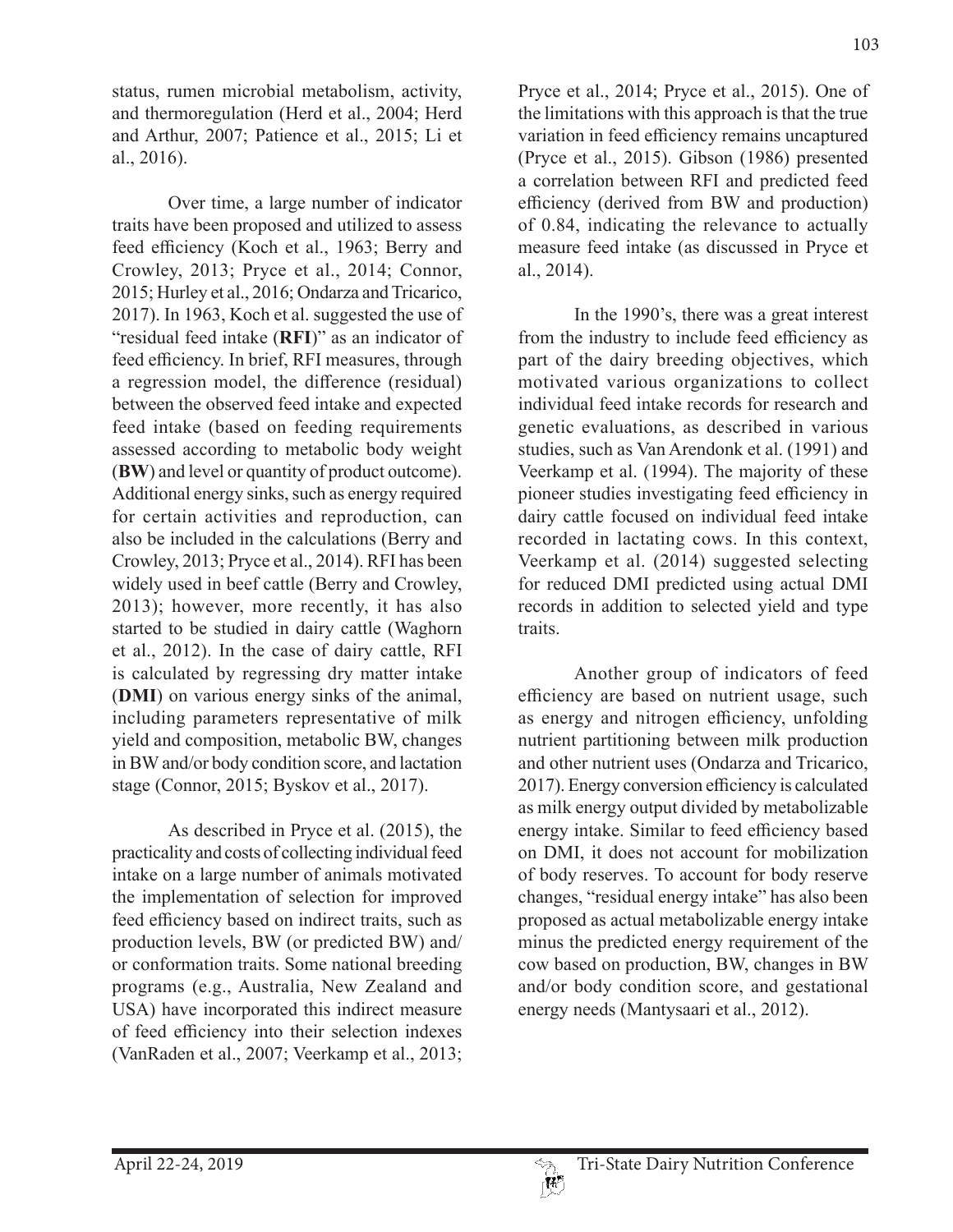As the costs to measure feed intake in individual cows are still high, alternatives have been investigated. A very promising option is to use predictor traits that can be measured in a large number of animals from an easily acquired sample, such as milk, blood, sensors, and automated recording systems. Some examples include: infrared thermography (Montanholi et al., 2010), plasma concentrations of IGF-1 (Moore et al., 2005), milk mid-infrared (**MIR**) spectrometry (O'Donovan et al., 2014; Wallen et al., 2018), and fatty acid composition (Kelly et al., 2010). Currently, the majority of Dairy Herd Improvement (**DHI/DHIA**) milk laboratories routinely quantify major milk components, such as fat or protein, using MIR spectrometry due to its efficiency and low cost compared to traditional chemical analysis. Thus, the MIR spectrometry may yield very useful source of information for genetic selection to improve feed efficiency.

#### **Genetic Architecture of Feed Efficiency**

Before including a trait in a genetic selection index, it is important to evaluate its heritability  $(h^2)$  in the population of interest, as well as its genetic correlation with other economically important traits. These genetic parameters give insights into the rate of genetic progress that can be achieved per generation and contribute to better designing the genetic evaluation systems. Studies in the literature have indicated that feed efficiency, assessed in different ways using indicator traits, is moderately heritable (Table 1). For example, Williams et al. (2011) reported that significant variation in RFI exists in dairy heifers and this could be an alternative to indirectly selecting dairy cows for improved feed efficiency, as it is easier to record feed intake in heifers (similar systems compared to beef cattle). Spurlock et al. (2012) estimated genetic parameters and made recommendations regarding traits

related to energy balance, including DMI, BW, body condition score, energy-corrected milk production, and gross feed efficiency.

The  $h^2$  estimates presented in Table 1 indicate that feed efficiency, measured using the different indicator traits, has a moderate genetic component, and therefore, can be improved through genetic selection. The wide range of  $h^2$  estimates reported in the literature are likely related to the different populations used in each study, as genetic parameters (such as  $h^2$  estimates) are population-specific. Thus, this suggests the importance of (re-)estimating specific genetic parameters for each population.

It is important to note that selection for improved feed efficiency might also impact other economically important traits, due to genetic correlations. Genetic correlations published for different indicator traits of feed efficiency and some production traits are summarized in Table 2.

## **Genomic Selection**

As previously outlined, the costs and practicality of measuring individual feed intake (and related traits, such as BW) in a large number of animals with pedigree information has limited the implementation of genetic selection for feed efficiency. More recently, genomic selection has become widely available in the dairy cattle industry and has enabled selection of breeding candidates based on their predicted genetic merit for feed efficiency. This is because animals from research herds can be used as a training population to estimate the marker effects, which are then used to predict the breeding values for selection candidates based on their own genotype (Veerkamp et al., 2015). In brief, genomic selection refers to the use of genomewide genetic markers to predict breeding values of selection candidates (Meuwissen et al., 2001).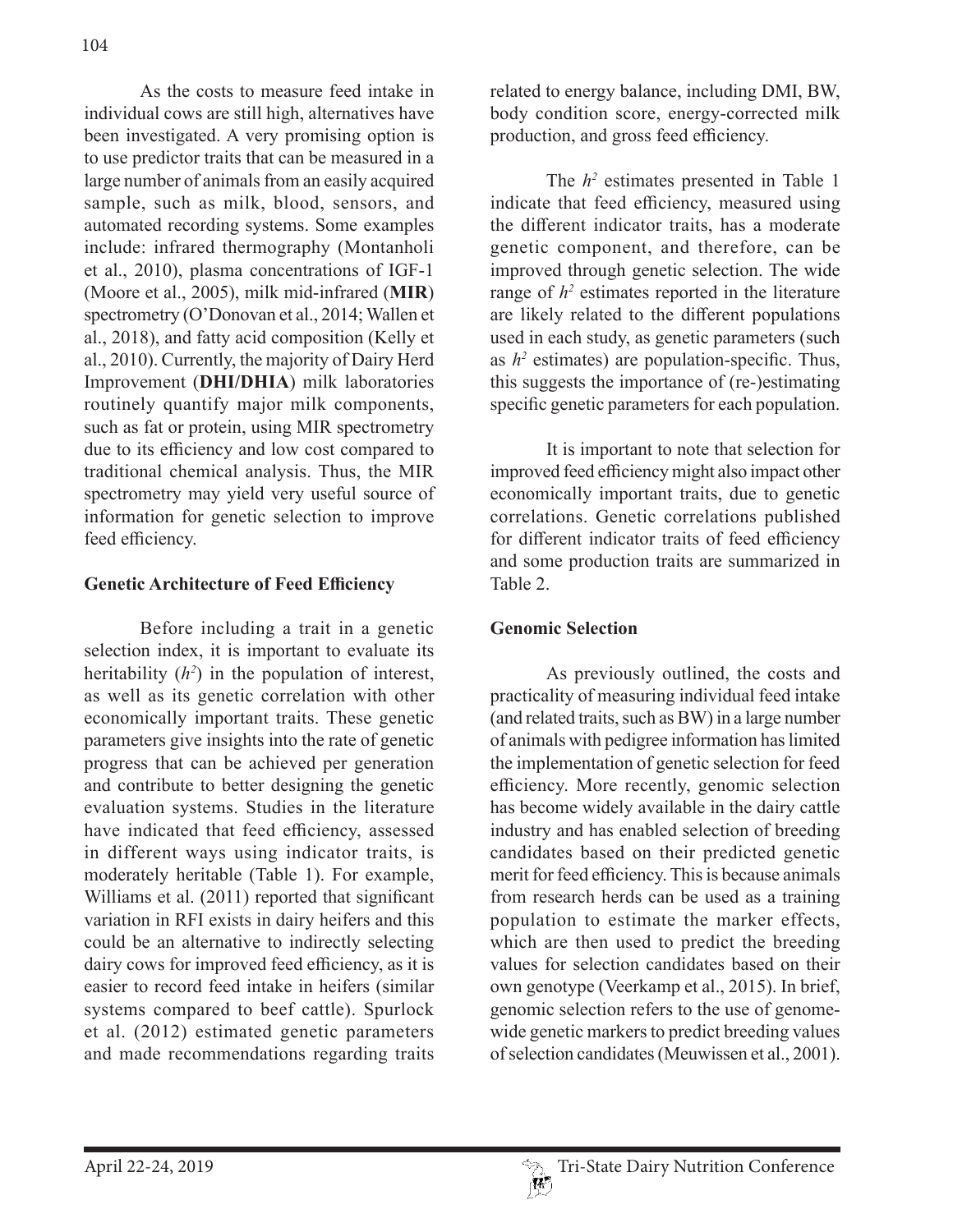In 2014, Gonzalez-Recio et al. described the implementation of heifer feed efficiency in the Australian selection index, using genomic selection and its impact in the industry. In 2015, the same research group (Pryce et al., 2015) defined and described the implementation of genetic evaluation for feed saved, as a new indicator of feed efficiency in dairy cows. "Feed saved" combines RFI with mature BW estimated using estimated breeding values (**EBV**) for predicting maintenance costs, so that feed requirements are quantified in a single breeding value. Since April 2015, feed saved has been included as part of the Australian national selection index.

The success of the use of genomics to select for improved feed efficiency can be measured based on the accuracy of genomic predictions, which depends on various factors, including trait heritability, size of the training population (number of individuals with both genotypes and phenotypic records), linkage disequilibrium, SNP chip panel used for genotyping, and effective population size. Among those factors, the number of animals used in the training population is still the main limiting factor to implement genomic selection for feed efficiency in the dairy industry (Berry and Crowley, 2013). Some alternatives have been investigated to increase the training population for feed efficiency, including the use of data from nutrition studies (Veerkamp et al., 2014; Tempelman et al., 2015) and combining data from different countries (de Haas et al., 2012; Pryce et al., 2012; Banos and Coffey, 2012; Berry et al., 2014; Tempelman et al., 2015) or breeds (Khansefid et al., 2014). It is worth noting that in the last few years, a collaboration group named "The global Dry Matter Initiative (**gDMI**)" has been created to combine feed intake records, which includes 10 research herds from 9 countries (de Haas et al., 2015). Other contributions to international

genetic evaluations for feed intake in dairy cattle are presented in Berry et al. (2014). There are also other initiatives to combine data from all over the world for genomic predictions for feed efficiency, such as the Efficient Dairy Genome Project (http://genomedairy.ualberta.ca/), which will be mentioned in more details later.

In general, genomic predictions for feed efficiency have been performed based mainly on DMI and RFI, which is probably related to the greater availability of phenotypic records for these indicator traits. Some accuracies of genomic predictions for DMI and RFI that have been reported in the literature are summarized in Table 3. These results indicate that there is still room for improving the prediction of genomic breeding values. The refining of the statistical models used, as well as an increase in the training populations, will likely contribute to improve the observed accuracies.

# **Data Collection and International Efforts for Data Gathering**

To genetically select animals for improved feed efficiency, at least pedigree information and individual phenotypic records associated with feed intake and production traits are required. The simplest way to record DMI is based on the amount of feed offered and refused by each cow per day, with the associated DM percentage. Other important variables to be recorded are milk production and composition, lactation stage, water intake, diet composition, BW and body condition score over the course of lactation, health/disease events, and reproductive performance traits. It is important to notice that even if not all these variables are used in the genetic/genomic evaluations, they might be useful in the future for research and also selection purposes. Furthermore, the costs to record these additional traits are low compared to the cost of individual feed intake recording (Veerkamp et al., 2015).

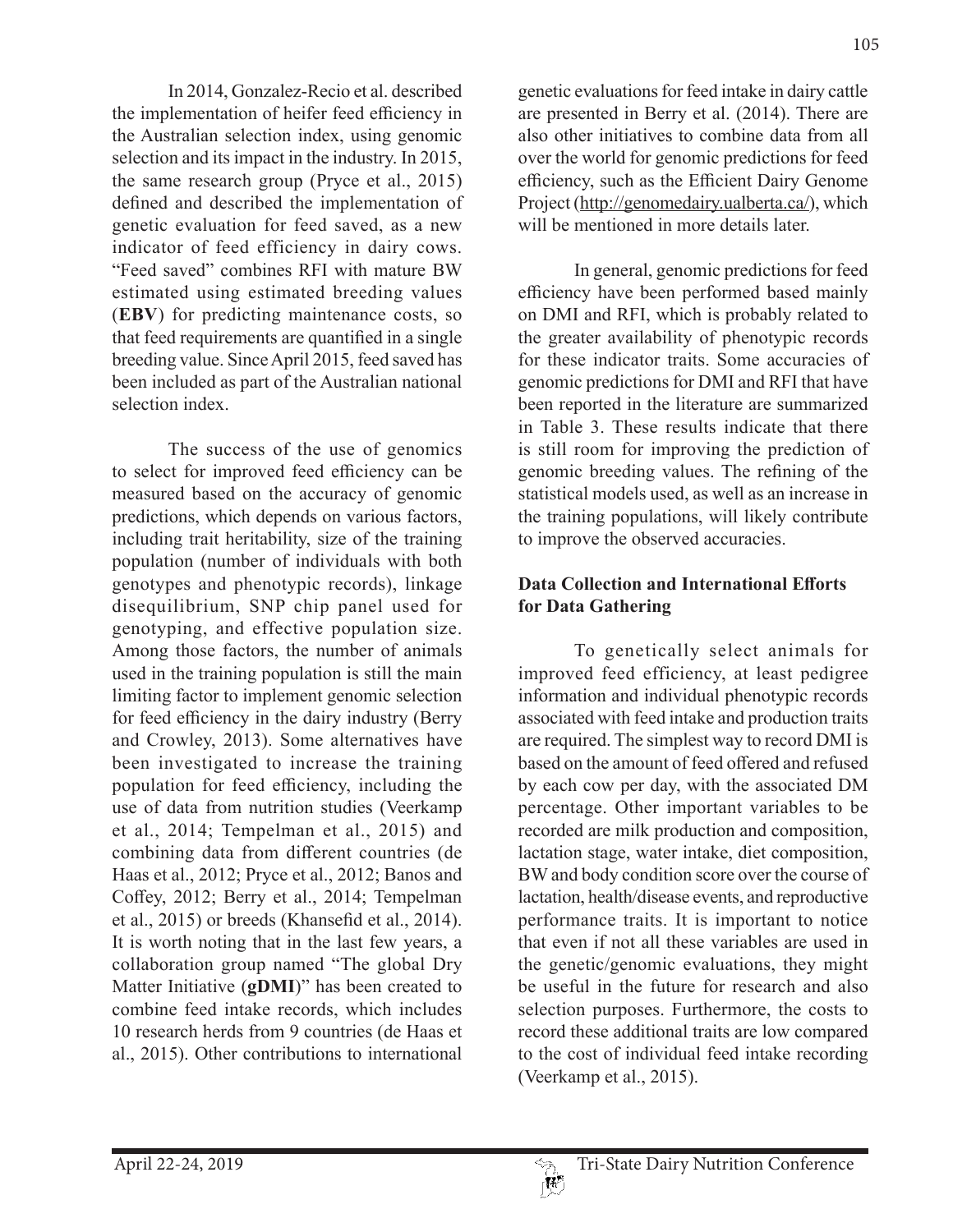There are various automated systems available for feed intake recording, including Calan Broadbent (American Calan Inc. Northwood, NH), Gallagher Animal Management Systems (Hamilton, New Zealand), GrowSafe 4000 System (GrowSafe Systems, Ltd., Airdrie, AB, Canada), and the RIC system (i.e. Insentec; Hokofarm Group B.V., Marknesse, The Netherlands). These systems are mostly based on radio-frequency identification to track and record individual feed intake, as well as feeding behavior (e.g. number of visits per day and intake duration). As discussed by Connor (2015), the use of these systems in dairy cattle has been limited to research herds or growing heifers. The use of automated feed monitoring systems in larger groups of lactating cows is greatly hindered by the limited feeding capacity of the automated feed bunks, meaning that significantly fewer cows can be fed from a single bunk relative to growing cattle to accommodate substantially greater intakes of lactating cows (Connor, 2015).

It is well-established that the success and long-term sustainability of any livestock breeding program is largely dependent on the amount and quality of pedigree, phenotypic and genotypic data available for genetic and genomic evaluations. As feed efficiency is difficult and expensive to measure, a global effort to enlarge the training population for genomic evaluations is crucial and has the potential to greatly benefit all groups involved in the project. In addition to the gDMI Project mentioned before, the Efficient Dairy Genome Project (EDGP, www. genomedairy.ualberta.ca) is a large international research project led by Canadian institutions aiming to develop strategic research, tools, and the whole infrastructure to implement genetic and genomic evaluations for improved feed efficiency and reduced methane emissions in dairy cattle.

The EDGP database was developed in 2017 to allow data sharing among the international collaborators. Currently, the database contains records on feed intake of 5,289 cows and methane emissions on 1,337 cows from 8 research herds in 6 countries (Australia, Canada, Denmark, Switzerland, United Kingdom and United States). An international genetic evaluation seems possible due to the high level of relatedness of the Holstein population, the most common dairy breed with records for feed efficiency. Moreover, all collaborators are members of the International Committee for Animal Recording (ICAR, www. icar.org/), providing standardized information on production records.

## **Conclusions**

Feed efficiency, assessed based on different indicators, is a heritable trait and can be improved through genetic and genomic selection. There is still a need to refine the breeding goal and identify indicator traits that can be easily and cheaply measured. Various groups around the world are collaboratively working to refine the methods used in the evaluations, as well as enlarging the datasets used for genomic evaluations.

#### **Acknowledgements**

We gratefully acknowledge funding by the Efficient Dairy Genome Project, funded by Genome Canada (Ottawa, Canada), Genome Alberta (Calgary, Canada), Ontario Genomics (Toronto, Canada), Alberta Ministry of Agriculture (Edmonton, Canada), Ontario Ministry of Research and Innovation (Toronto, Canada), Ontario Ministry of Agriculture, Food and Rural Affairs (Guelph, Canada), Canadian Dairy Network (Guelph, Canada), GrowSafe Systems (Airdrie, Canada), Alberta Milk (Edmonton, Canada), Victoria Agriculture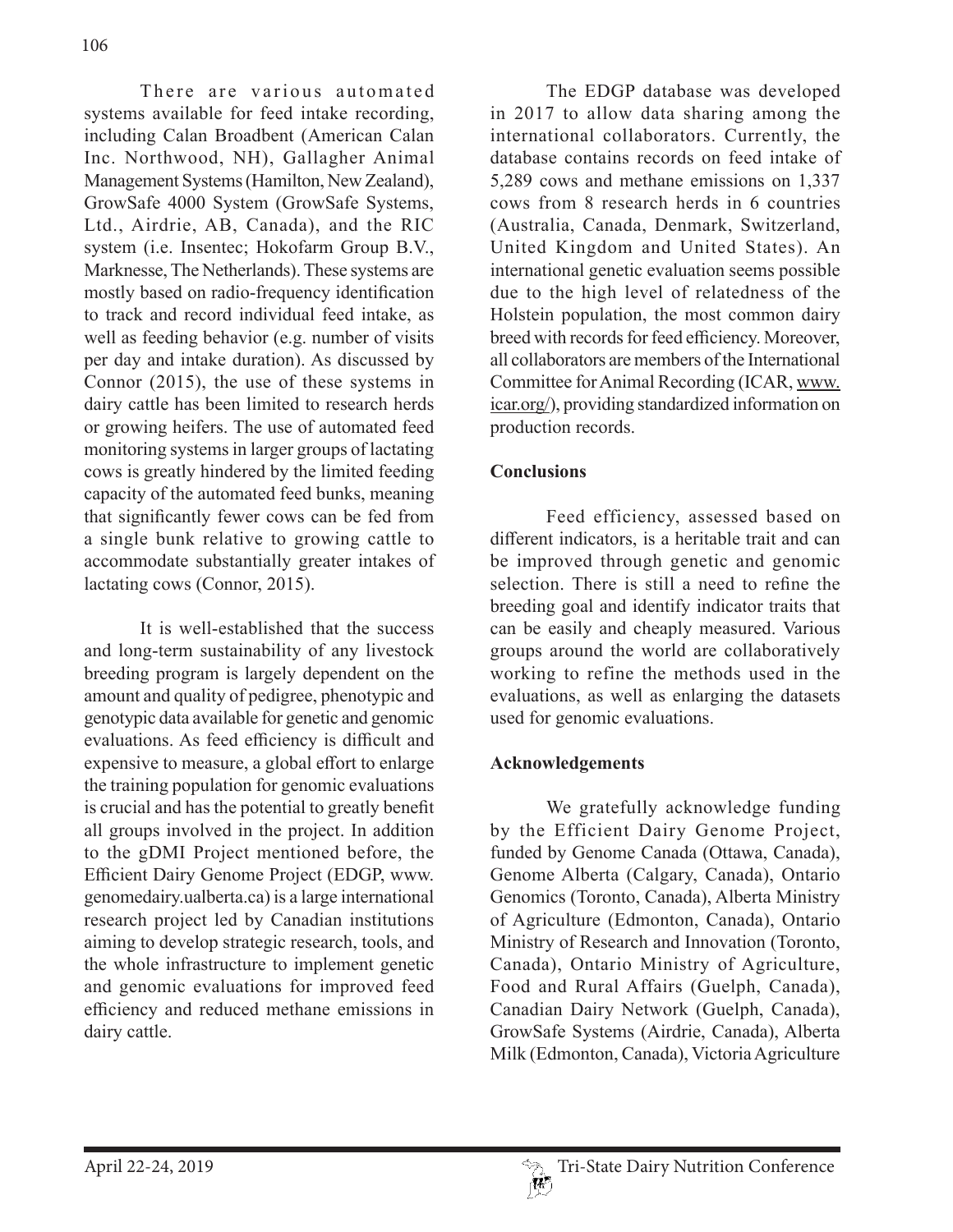(Melbourne, Australia), Scotland's Rural College (Edinburgh, UK), USDA Agricultural Research Service (Beltsville, United States), Qualitas AG (Zug, Switzerland), and Aarhus University (Aarhus, Denmark).

## **References**

Banos, G., M.P. and Coffey. 2012. Technical note: Prediction of live weight from linear conformation traits in dairy cattle. J. Dairy Sci. 95, 2170–2175.

Basarab, J.A., K.A. Beauchemin, V.S. Baron, K. H. Ominski, L.L. Guan, S.P. Miller, and J.J. Crowley. 2013. Reducing GHG emissions through genetic improvement for feed efficiency: Effects on economically important traits and enteric methane production. Animal. doi:10.1017/S1751731113000888.

Berry, D.P., and J. J. Crowley. 2013. Cell biology symposium: Genetics of feed efficiency in dairy and beef cattle. J. Anim. Sci. doi:10.2527/ jas.2012-5862.

Berry, D.P., M.P. Coffey, J.E. Pryce, Y. De Haas, P. Løvendahl, N. Krattenmacher, J.J. Crowley, Z. Wang, D. Spurlock, K. Weigel, and K. Macdonald. 2014. International genetic evaluations for feed intake in dairy cattle through the collation of data from multiple sources. J. Dairy Sci. 97(6):3894-3905.

Bilal, G., R.I. Cue, and J.F. Hayes. 2016. Genetic and phenotypic associations of type traits and body condition score with dry matter intake, milk yield, and number of breedings in first lactation Canadian Holstein cows. Can. J. Animal Sci. 96(3):434-447.

Bolormaa, S., J.E. Pryce, K. Kemper, K. Savin, B.J. Hayes, W. Barendse, A. Reverter, R.M. Herd, Y. Zhang, B. Tier, and M.E. Goddard. 2013. Prediction of genomic breeding values in beef cattle. J. Animal Sci. 91:3088–3104.

Byskov, M.V., A. Fogh, and P. Løvendahl. 2017. Genetic parameters of rumination time and feed efficiency traits in primiparous Holstein cows under research and commercial conditions. J. Dairy Sci. doi:10.3168/jds.2016-12511.

Coffey, D., K. Dawson, P. Ferket, and A. Connolly. 2016. Review of the feed industry from a historical perspective and implications for its future. J. Appl. Anim. Nutr. doi:10.1017/ jan.2015.11.

Connor, E.E. 2015. Invited review: Improving feed efficiency in dairy production: Challenges and possibilities. Animal. doi:10.1017/ S1751731114002997.

De Haas, Y., M.P.L. Calus, R.F. Veerkamp, E. Wall, M.P. Coffey, H.D. Daetwyler, B.J. Hayes, and J.E. Pryce. 2012. Improved accuracy of genomic prediction for dry matter intake of dairy cattle from combined European and Australian data sets. J. Dairy Sci. 95:6103–6112.

De Haas, Y., J.E. Pryce, M.P.L. Calus, E. Wall, D.P. Berry, P. Løvendahl, N. Krattenmacher, F. Miglior, K. Weigel, D. Spurlock, and K.A. Macdonald. 2015. Genomic prediction of dry matter intake in dairy cattle from an international data set consisting of research herds in Europe, North America, and Australasia. J. Dairy Sci. 98(9):6522-6534.

Eastridge, M.L. 2010. Major advances in applied dairy cattle nutrition. J. Dairy Sci. doi:10.3168/ jds.s0022-0302(06)72199-3.

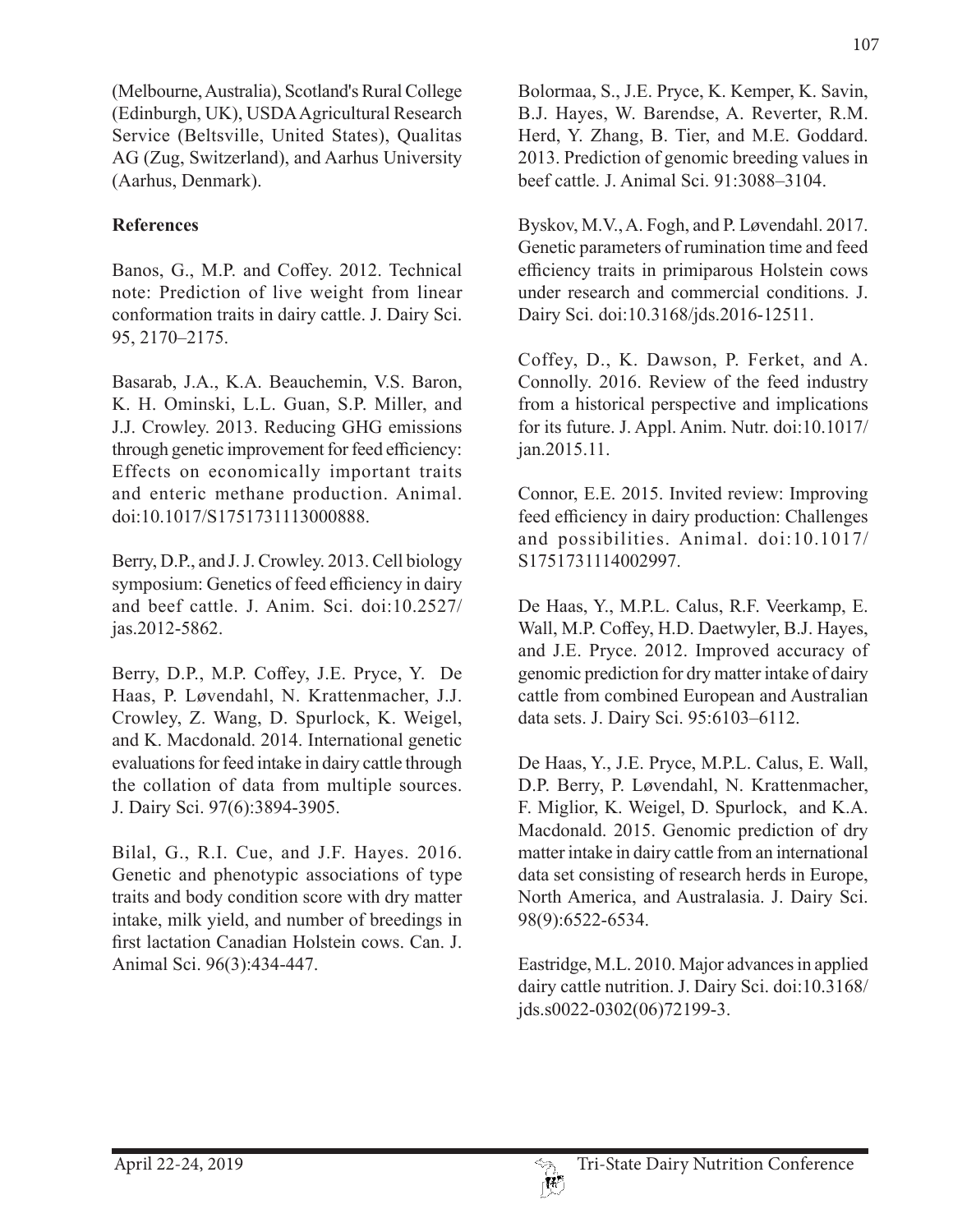FAOSTAT, 2019. Food and Agriculture Organization of the United Nations. Food and Agriculture database. Access at: http://www.fao. org/faostat/en/#data/QL.

Freeman, A.E. 1967. Genetic aspects of the efficiency of nutrient utilization for milk production. J. Animal Sci. 26(5):976-983. Gibson, M.P. 1986. Efficiency and performance of genetically high and low milk- producing British Friesian and Jersey cattle. Animal Prod. 42:161–182.

Gonzalez-Recio, O., J. Pryce, M. Haile-Mariam, and B. Hayes. 2014. Incorporating heifer feed efficiency in the Australian selection index using genomic selection. J. Dairy Sci. 97:3883–3893.

Herd, R.M., J.A. Archer, and P.F. Arthur. 2003. Reducing the cost of beef production through genetic improvement in residual feed intake: Opportunity and challenges to application. J. Anim. Sci. doi:10.2527/2003.8113\_suppl\_1E9x.

Herd, R. M., and P. F. Arthur. 2007. Physiological basis for residual feed intake. J. Anim. Sci. 87:E64–71. doi:10.2527/jas.2008-1345.

Herd, R.M., V.H. Oddy, and E.C. Richardson. 2004. Biological basis for variation in residual feed intake in beef cattle. 1. Review of potential mechanisms. Aust. J. Exp. Agric. doi:10.1071/ ea02220.

Ho, C., B. Malcolm, and P. Doyle. 2013. Potential impacts of negative associative effects between concentrate supplements, pasture and conserved forage for milk production and dairy farm profit. Anim. Prod. Sci. 53:437–452.

Hurley, A.M.M., N. López-Villalobos, S. McParland, E. Kennedy, E. Lewis, M. O'Donovan, J.L.L. Burke, and D.P.P. Berry. 2016. Inter-relationships among alternative definitions of feed efficiency in grazing lactating dairy cows. J. Dairy Sci. doi:10.3168/jds.2015- 9928.

Hurley, A.M., N. López-Villalobos, S. McParland, E. Lewis, E. Kennedy, M. O'Donovan, J.L. Burke, and D.P. Berry. 2017. Genetics of alternative definitions of feed efficiency in grazing lactating dairy cows. J. Dairy Sci. 100(7):5501-5514.

Jensen, J., W.D. Hohenboken, P. Madsen, and B.B. Andersen. 1995. Sire nutrition interactions and genetic parameters for energy intake, production and efficiency of nutrient utilization in young bulls, heifers and lactating cows. Acta Agric. Scand. A-Animal Sci. 45(2):81-91.

Kelly, A.K., M. McGee, D.H. Crews, A.G. Fahey, A.R. Wylie, and D.A. Kenny. 2010. Effect of divergence in residual feed intake on feeding behavior, blood metabolic variables, and body composition traits in growing beef heifers. J. Anim. Sci. doi:10.2527/jas.2009-2196.

Khansefid, M., J.E. Pryce, S. Bolormaa, S.P. Miller, Z. Wang, C. Li, and M.E. Goddard. 2014. Estimation of genomic breeding values for residual feed intake in a multibreed cattle population. J. Animal Sci. 92(8):3270-3283.

Koch, R.M., L.A. Swiger, D. Chambers, and K.E. Gregory. 1963. Efficiency of feed use in beef cattle. J. Anim. Sci. 22:486–494.

Köck, A., M. Ledinek, L. Gruber, F. Steininger, B. Fuerst-Waltl, and C. Egger-Danner. 2018. Genetic analysis of efficiency traits in Austrian dairy cattle and their relationships with body condition score and lameness. J. Dairy Sci. 101(1):445-455.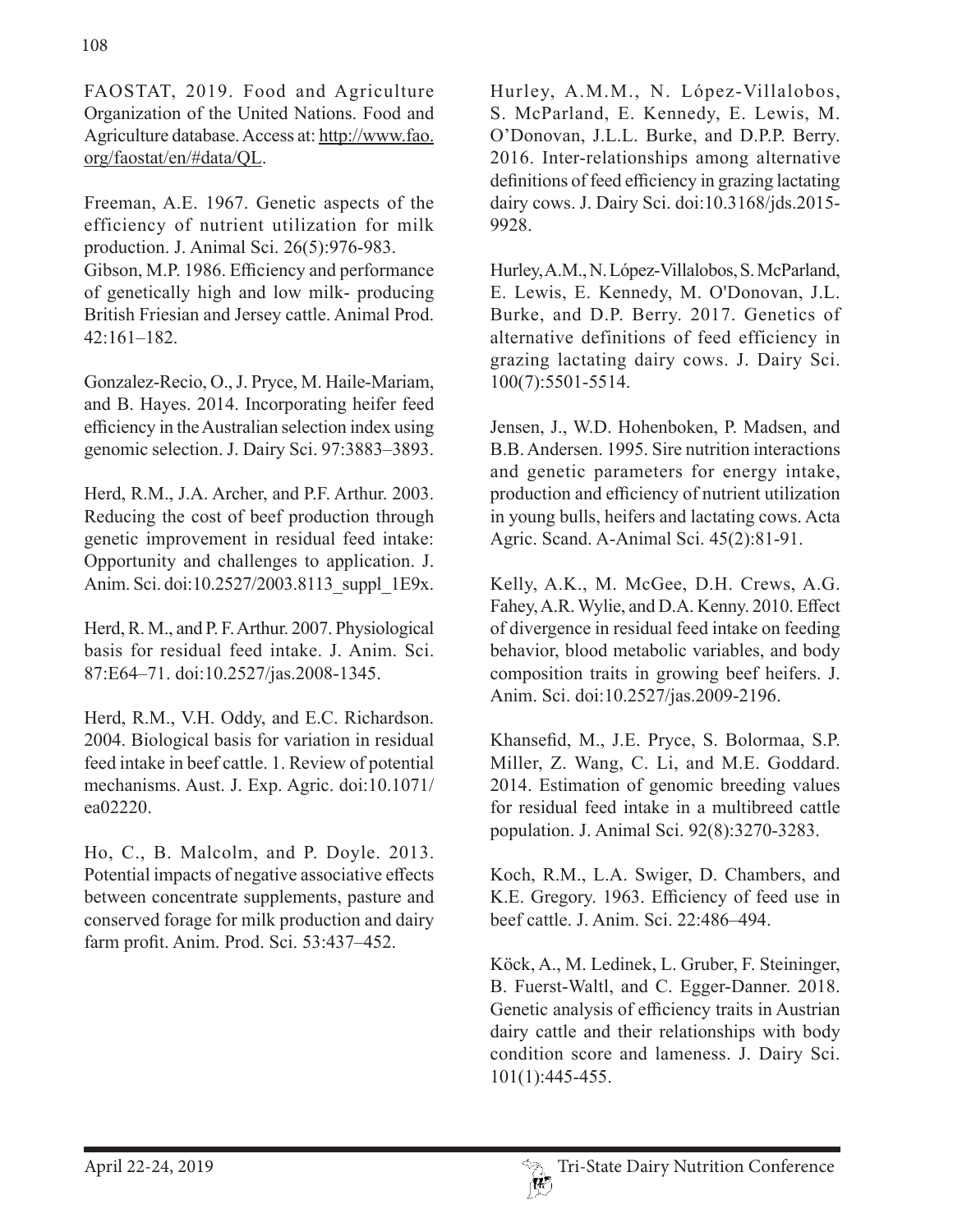Korver, S., E.A.M. Van Eekelen, H. Vos, G.J. Nieuwhof, and J.A.M. Van Arendonk. 1991. Genetic parameters for feed intake and feed efficiency in growing dairy heifers. Livest. Prod. Sci. 29(1):49-59.

Li, F., M. Zhou, K. Ominski, and L.L. Guan. 2016. Does the rumen microbiome play a role in feed efficiency of beef cattle? J. Anim. Sci. doi:10.2527/jas.2016-0524.

Liinamo, A.E., P. Mäntysaari, and E.A. Mäntysaari. 2012. Genetic parameters for feed intake, production, and extent of negative energy balance in Nordic Red dairy cattle. J. Dairy Sci. 95(11):6788-6794.

Lu, Y., M.J. Vandehaar, D.M. Spurlock, K.A. Weigel, L.E. Armentano, E.E. Connor, M. Coffey, R.F. VeerKamp, Y. de Haas, C.R. Staples, Z. Wang, M.D. Hanizan, and R.J. Tempelman. 2018. Genome-wide association analyses based on a multiple-trait approach for modeling feed efficiency. J. Dairy Sci. 101(4):3140-3154.

Mantysaari, P., A.-E. Liinamo, and E.A. Mantysaari. 2012. Energy efficiency and its relationship with milk, body, and intake traits and energy status among primiparous Nordic Red dairy cattle. J. Dairy Sci. 95(6):3200-3211.

Meuwissen, T.H.E., B.J. Hayes, and M.E. Goddard. 2001. Prediction of total genetic value using genome-wide dense marker maps. Genetics 157:1819–29.

Miglior, F., A. Fleming, F. Malchiodi, L.F. Brito, P. Martin, and C.F. Baes. 2017. A 100-Year Review: Identification and genetic selection of economically important traits in dairy cattle. J. Dairy Sci. 100. doi:10.3168/jds.2017-12968.

Montanholi, Y.R., K.C. Swanson, R. Palme, F.S. Schenkel, B.W. McBride, D. Lu, and S.P. Miller. 2010. Assessing feed efficiency in beef steers through feeding behavior, infrared thermography and glucocorticoids. Animal. doi:10.1017/S1751731109991522.

Moore, K.L., D.J. Johnston, H.U. Graser, and R. Herd. 2005. Genetic and phenotypic relationships between insulin-like growth factor-I (IGF-I) and net feed intake, fat, and growth traits in Angus beef cattle. Aust. J. Agric. Res. doi:10.1071/AR04248.

Mujibi, F.D.N., J.D. Nkrumah, O.N. Durunna, P. Stothard, J. Mah, Z. Wang, J. Basarab, G. Plastow, D.H. Crews, Jr., and S.S. Moore. 2011. Accuracy of genomic breeding values for residual feed intake in beef cattle. J. Animal Sci. 89:3353–3361.

O'Donovan, M., D.P. Berry, E. Kennedy, S.G. Moore, E. Lewis, J.E. Pryce, B. McCarthy, S. McParland, and S.T. Butler. 2014. Mid-infrared spectrometry of milk as a predictor of energy intake and efficiency in lactating dairy cows. J. Dairy Sci. doi:10.3168/jds.2014-8214.

Ondarza, M.B.De, and J.M. Tricarico. 2017. Review: Advantages and limitations of dairy efficiency measures and the effects of nutrition and feeding management interventions. Prof. Anim. Sci. 33:393–400. doi:10.15232/pas.2017- 01624.

Patience, J.F., M.C. Rossoni-serão, and N.A. Gutiérrez. 2015. A review of feed efficiency in swine: Biology and application. J. Anim. Sci. Biotechnol. 1–9. doi:10.1186/s40104-015-0031- 2. Available from: http://dx.doi.org/10.1186/  $s40104-015-0031-2.$ 

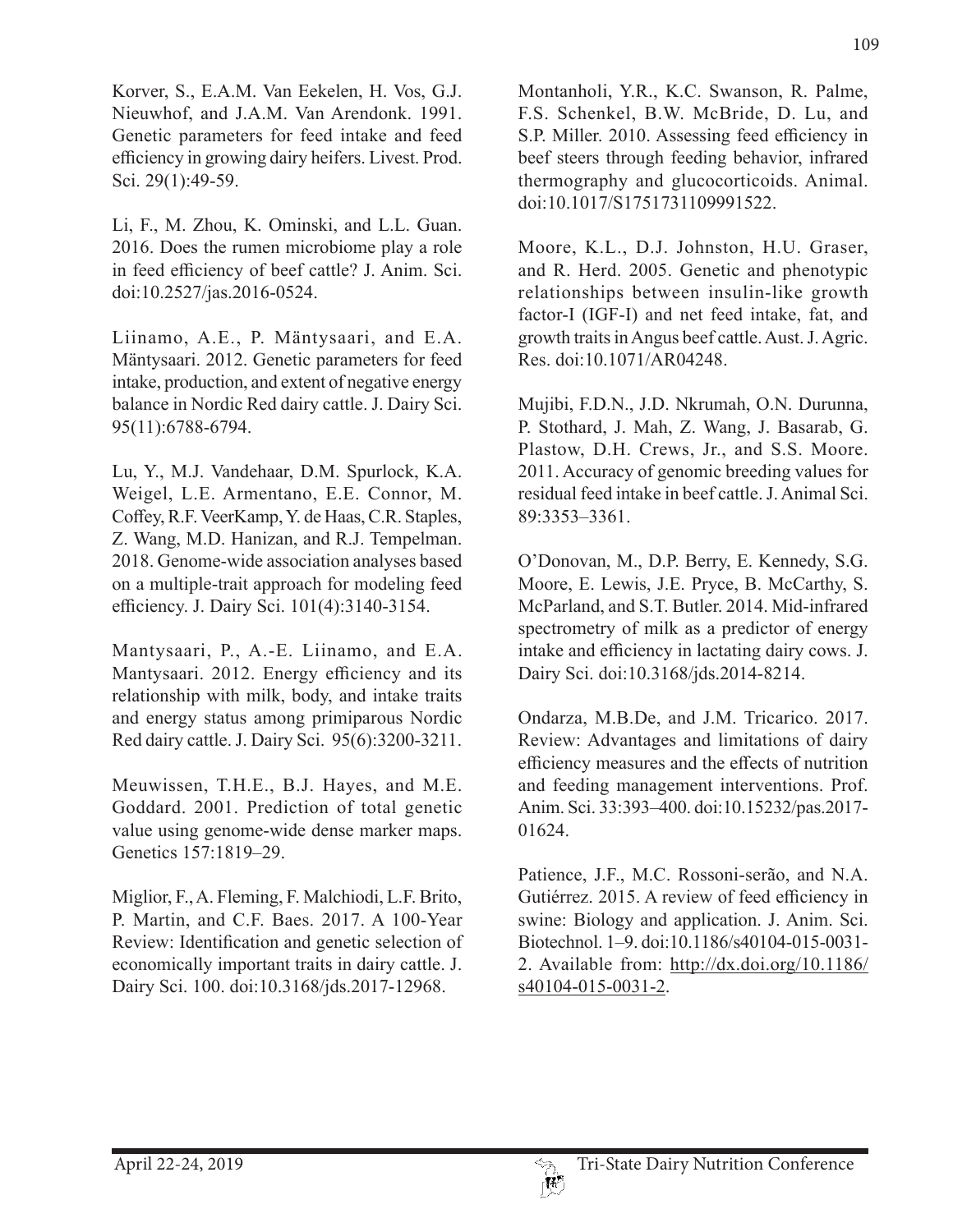Pryce, J.E., J. Arias, P.J. Bowman, S.R. Davis, K.A. Macdonald, G.C. Waghorn, W.J. Wales, Y.J. Williams, R.J. Spelman, and B.J. Hayes. 2012. Accuracy of genomic predictions of residual feed in- take and 250-day body weight in growing heifers using 625,000 sin- gle nucleotide polymorphism markers. J. Dairy Sci. 95:2108–2119.

Pryce, J.E., G. Nieuwhof, W.J. Wales, M.P. Coffey, and B.J. Hayes. 2015. Hot topic : Definition and implementation of a breeding value for feed efficiency in dairy cows. J. Dairy Sci. 98:7340–7350.

Pryce, J.E., W.J. Wales, Y. De Haas, R.F. Veerkamp, and B.J. Hayes. 2014. Genomic selection for feed efficiency in dairy cattle. Animal. doi:10.1017/S1751731113001687.

Richardson, E.C., and R.M. Herd. 2004. Biological basis for variation in residual feed intake in beef cattle. 2. Synthesis of results following divergent selection. Aust. J. Exp. Agric. 44:431–440.

Shonka, B.N., S. Tao, G.E. Dahl, and D.M. Spurlock. 2015. Genetic regulation of prepartum dry matter intake in Holstein cows. J. Dairy Sci. 98(11):8195-8200.

Spurlock, D. M., J.C.M. Dekkers, R. Fernando, D.A. Koltes, and A. Wolc. 2012. Genetic parameters for energy balance, feed efficiency, and related traits in Holstein cattle. J. Dairy Sci. 95:5393–5402.

Stone, J.B., G.W. Trimberger, C.E. Henderson, J.T. Reid, K.L. Turk, and J.K. Loosli. 1960. Forage intake and efficiency of feed utilization in dairy cattle. J. Dairy Sci. 43(9):1275-1281.

Svendsen, M., P. Skipenes, and I.L. Mao. 1993. Genetic parameters in the feed conversion complex of primiparous cows in the first two trimesters. J. Animal Sci., 71(7):1721-1729.

Tedeschi, L.O., A.K. de Almeida, A.S. Atzori, J.P. Muir, M.A. Fonseca, and A. Cannas. 2017. A glimpse of the future in animal nutrition science. 1. Past and future challenges. Rev. Bras. Zootec. doi:10.1590/S1806-92902017000500011.

Tempelman, R.J., D. Spurlock, M. Coffey, R. Veerkamp, L. Armenta- no, K. Weigel, Y. de Haas, C. Staples, E. Connor, and Y. Lu. 2015. Heterogeneity in genetic and nongenetic variation and energy sink relationships for residual feed intake across research stations and countries. J. Dairy Sci. 98:2013–2026.

Tetens, J., G. Thaller, and N. Krattenmacher. 2014. Genetic and genomic dissection of dry matter intake at different lactation stages in primiparous Holstein cows. J. Dairy Sci. 97(1): 520-531.

Vallimont, J. E., C. D. Dechow, J. M. Daubert, M. W. Dekleva, J. W. Blum, C. M. Barlieb, W. Liu, G. A. Varga, A. J. Heinrichs, and C. R. Baumrucker. 2010. Genetic parameters of feed intake, production, body weight, body condition score, and selected type traits of Holstein cows in commercial tie-stall barns. J. Dairy Sci. 93:4892–4901.

Vallimont, J.E., C.D. Dechow, J.M. Daubert, M.W. Dekleva, J.W. Blum, C.M. Barlieb, W. Liu, G.A. Varga, A.J. Heinrichs, and C.R. Baumrucker. 2011. Short communication: Heritability of gross feed efficiency and associations with yield, intake, residual intake, body weight, and body condition score in 11 commercial Pennsylvania tie stalls. J. Dairy Sci. 94:2108–2113.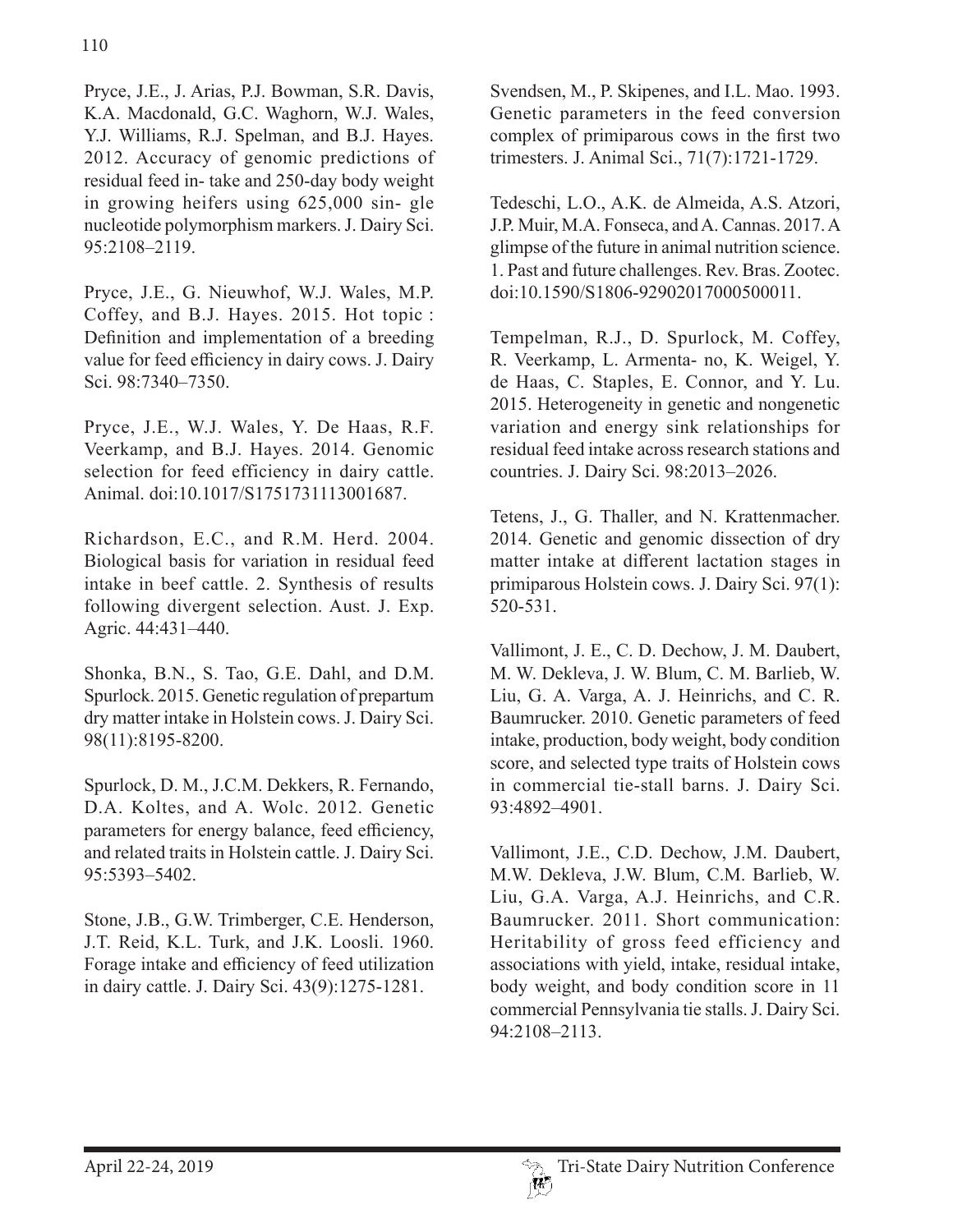Van Arendonk, J.A. M., G.J. Nieuwhof, H. Vos, and S. Korver. 1991. Genetic aspects of feed intake and efficiency in lactating dairy heifers. Livest. Prod. Sci. doi:10.1016/0301- 6226(91)90103-W.

Vandehaar, M.J., L.E. Armentano, K. Weigel, D.M. Spurlock, R.J. Tempelman, and R. Veerkamp. 2016. Harnessing the genetics of the modern dairy cow to continue improvements in feed efficiency. J. Dairy Sci. 4941–4954.

VanRaden, P.M., G.R. Wiggans, M.E. Tooker, J.H. Megonigal, and J.B. Cole. 2007. Genetic Evaluations for mixed-breed populations. J. Dairy Sci. doi:10.3168/jds.2006-704.

Veerkamp, R.F., M.P. L. Calus, G. De Jong, R. Van Der Linde, and Y. De Haas. 2014. Breeding value for dry matter intake for Dutch bulls based on DGV for DMI and BV for predictors. In: Proceedings of 10th World Congress of Genetics Applied to Livestock Production.

Veerkamp, R.F., Y. de Haas, J.E. Pryce, J. E., M. Coffey, D. Spurlock, and M.S. Vandehaar. 2015. Guidelines to measure individual feed intake of dairy cows for genomic and genetic evaluations. ICAR Technical Series 19:191-198.

Veerkamp, R.F., J.E. Pryce, D. Spurlock, D. Berry, and M. Coffey. 2013. Selection on feed intake or feed efficiency : A position paper from gDMI breeding goal discussions.

Veerkamp, R.F., G. Simm, and J.D. Oldham. 1994. Effects of interaction between genotype and feeding system on milk production, feed intake, efficiency and body tissue mobilization in dairy cows. Livest. Prod. Sci. doi:10.1016/0301- 6226(94)90202-X.

Waghorn, G.C., K.A. Macdonald, Y. Williams, S.R. Davis, and R.J. Spelman. 2012. Measuring residual feed intake in dairy heifers fed an alfalfa (Medicago sativa) cube diet. J. Dairy Sci. doi:10.3168/jds.2011-4670.

Wallén, S.E., Prestløkken, E., Meuwissen, T.H.E., McParland, S. and Berry, D.P., 2018. Milk mid-infrared spectral data as a tool to predict feed intake in lactating Norwegian Red dairy cows. J. Dairy Sci. 101(7):6232-6243.

Williams, Y.J., J.E. Pryce, C. Grainger, W.J. Wales, N. Linden, M. Porker, and B.J. Hayes. 2011. Variation in residual feed intake in Holstein Friesian dairy heifers in southern Australia. J. Dairy Sci. 94:4715–4726.

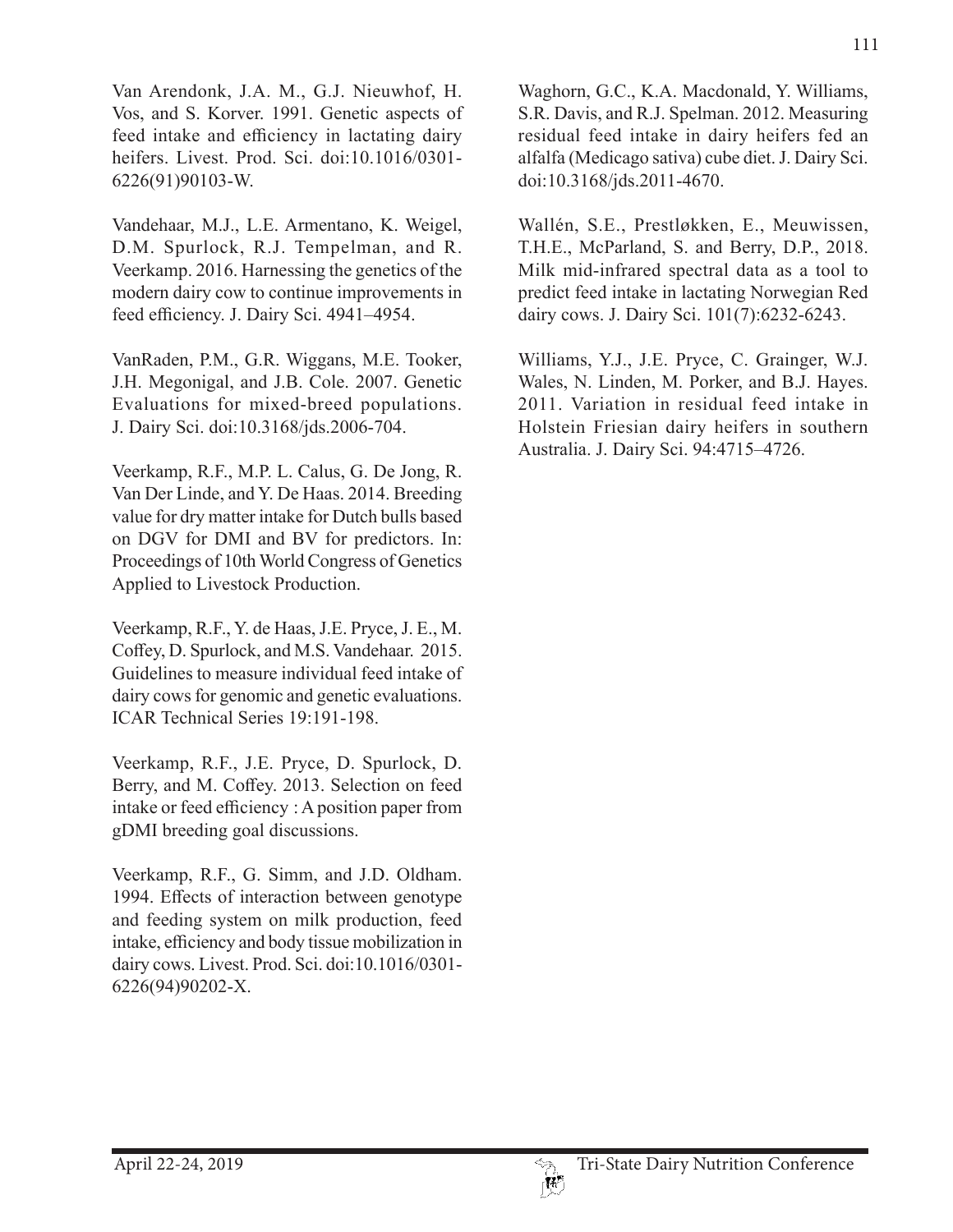| Trait                       | Paper                      | $h^2 \pm \text{SE}$                |
|-----------------------------|----------------------------|------------------------------------|
| Dry matter intake           | Vallimont et al. (2010)    | $0.18 \pm 0.06$                    |
|                             | Williams et al. (2011)     | $0.17 \pm 0.10$                    |
|                             | Liinamo et al. $(2012)$    | $0.23 \pm 0.12$                    |
|                             | Tetens et al. $(2014)$     | $0.37 \pm 0.04$                    |
|                             | Shonka et al. (2015)       | $0.52 \pm 0.13$                    |
|                             | Bilal et al. (2016)        | $0.12 \pm 0.01$                    |
|                             | Byskov et al. $(2017)$     | $0.37 \pm 0.06$                    |
|                             | Lu et al. (2018)           | $0.23 \pm 0.02$                    |
| Energy intake               | Köck et al. (2018)         | $0.07 \pm 0.03$ to $0.13 \pm 0.02$ |
| Energy-corrected milk       | Köck et al. (2018)         | $0.08 \pm 0.03$ to $0.12 \pm 0.02$ |
| <b>Residual Feed Intake</b> | Hurley et al. $(2017)$     | $0.04 \pm 0.08$ to $0.11 \pm 0.08$ |
|                             | Van Arendonk et al. (1991) | $0.19 \pm 0.12$                    |
|                             | Krover et al. (1991)       | $0.22 \pm 0.11$                    |
|                             | Jensen et al. (1995)       | $0.36 \pm 0.17$                    |
|                             | Svendsen et al. (1993)     | $0.02 \pm 0.08$                    |
|                             | Vallimont et al. (2011)    | $0.01 \pm 0.05$                    |
|                             | Williams et al. (2011)     | $0.27 \pm 0.12$                    |
|                             | Byskov et al. $(2017)$     | $0.23 \pm 0.05$                    |
|                             | Lu et al. (2018)           | $0.16 \pm 0.02$                    |

**Table 1.** Heritability (*h*<sup>2</sup>) estimates for different indicator traits of feed efficiency in dairy cattle.

 $h^2 \pm \text{SE}$ : heritability  $\pm$  standard error.